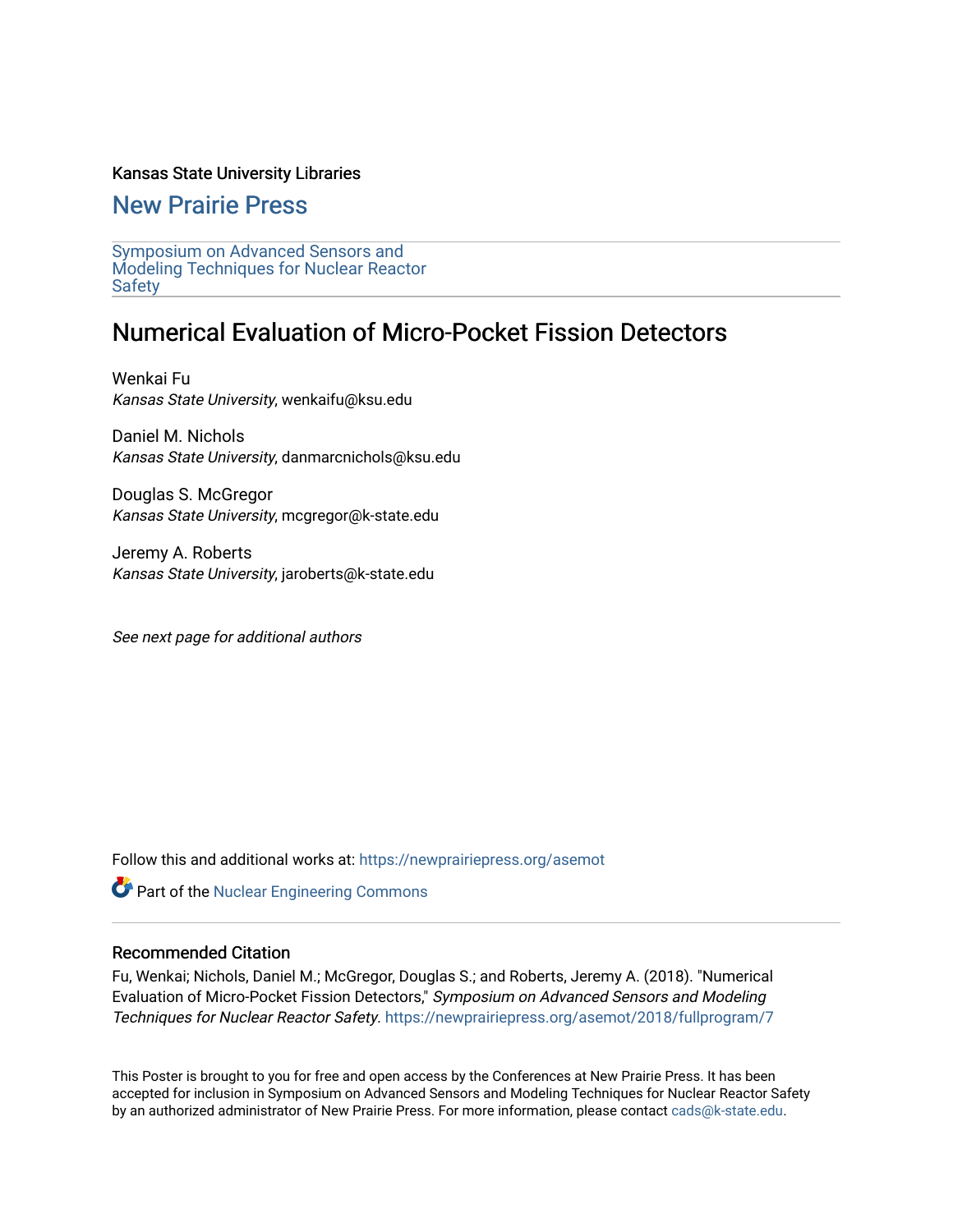#### Presenter Information

Wenkai Fu, Daniel M. Nichols, Douglas S. McGregor, and Jeremy A. Roberts